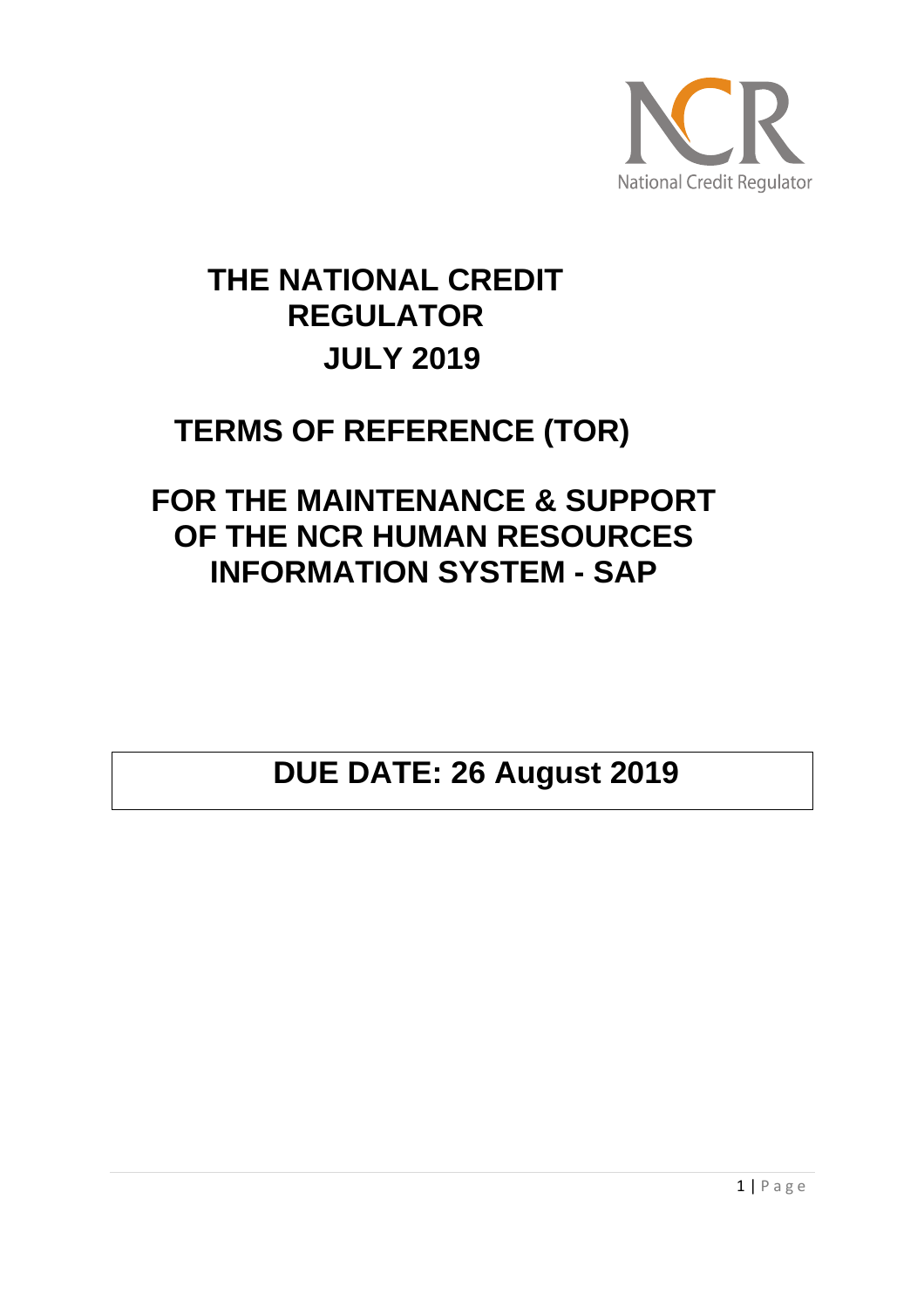## **SECTION 1**

## **GENERAL TERMS OF CONDITIONS**

## **1. General Information for Bidders**

The National Credit Regulator (NCR) was established in terms of Section 12 (1) of the National Credit Act (Act 34 of 2005) and came into being on 1 June 2006.

The NCR will determine which bidding organisation ("bid participant"), if any, is appointed in response to this request for submission as stipulated in section 2 of this document.

## **1.1. General Terms**

This tender is issued in terms of the Public Finance Management Act 1 of 1999 (PFMA), the Preferential Procurement Policy Framework Act 5 of 2000 (PPPFA), the Preferential Procurement Regulations, 2017 (PPR), Supply Chain Management Regulations issued by the National Treasury and BBBEE Act.

Parties that wish to submit proposals are required to indicate that they are willing to accept the General Conditions and Procedures of the NCR (see Section 4 below and Annexure B.1). Please read this document carefully prior to submitting your proposal.

## **1.2. The Proposal Format**

## **1.2.1. Economy of proposal preparation**

The proposal should be prepared simply and economically, providing a straightforward and concise description of the bid participant's ability to meet the requirements of the proposal request.

Clear factual responses are required. The content of the proposals shall determine the merit of each participant, not brochures or other marketing material. To facilitate the review of proposals, participants are required to organise their responses according to the format presented below. Should a participant wish to provide additional information, that information should be referred to, and provided for, in a file of Annexures.

## **1.2.2. Validity of proposals**

The proposals must include a statement as to the period for which the proposal remains valid. The proposal must be valid for at least ninety (90) days from the due date for the submission of all bids. Refer to the quarters in the terms of reference (TOR).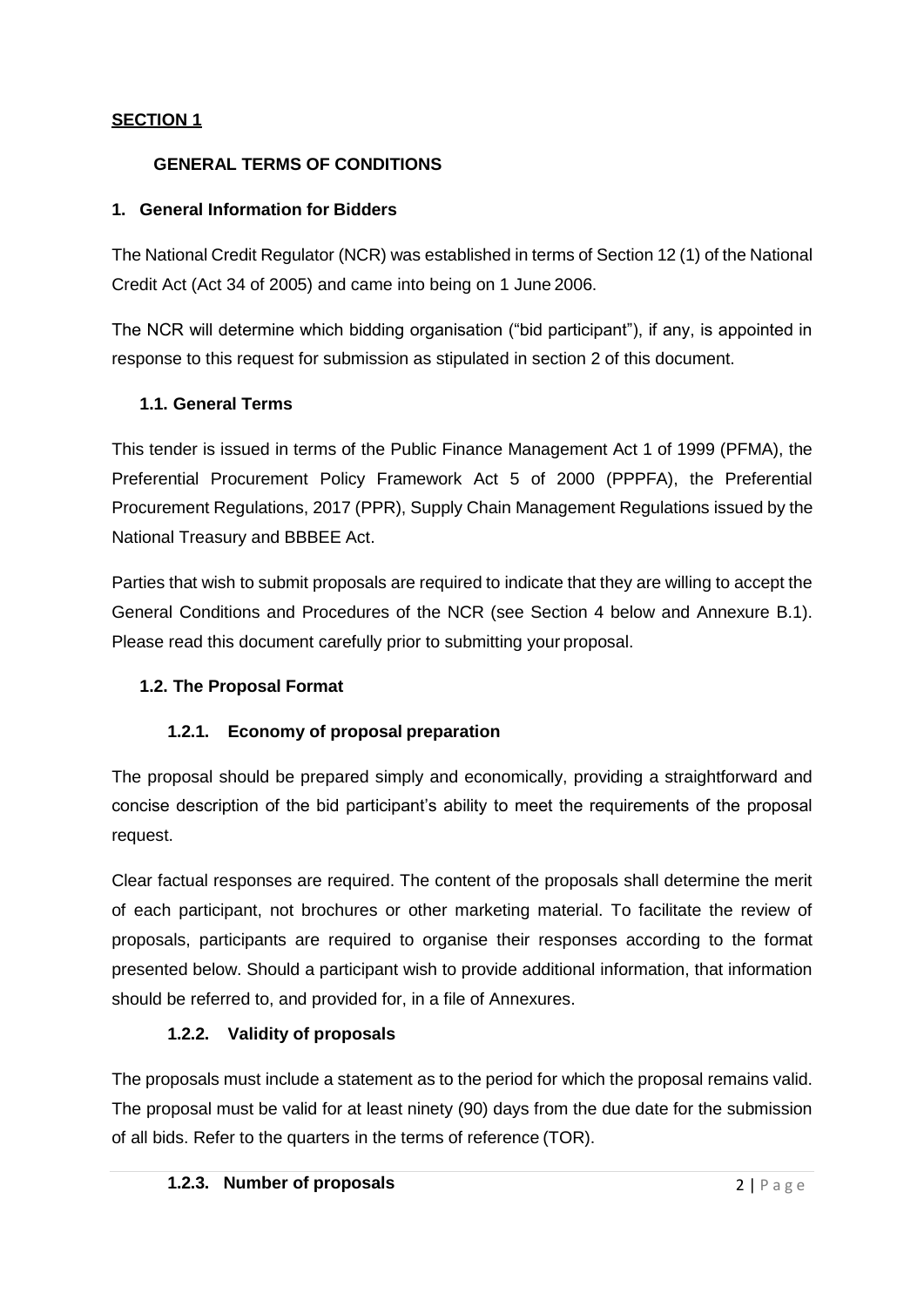Each bid participant must provide **three (3) hard copies and 1 CD/Stick o**f their entire proposal, including all the documentation referred to in 4 below, in the format specified in that section. All submitted proposals will become the property of the NCR, and will not be returned. Receipt of all proposals will be recorded in a register at the point of receipt. One copy of the proposal must be signed and dated in black ink by the bidder or authorized representative of the bidder and initialed on each page.

## **2. Submission of proposals**

**2.1.** Proposals must reach the offices of the NCR before **11:00 on 26 August 2019,**

**@11H00am** and must be enclosed in a sealed envelope which must be clearly labelled/addressed on the outside:

## **(a) RFP No: NCR 612.07.2019**

- **(b) TERMS OF REFERENCE: SAP MAINTANANCE AND SUPPORT FRO A PERIOD OF 3 YEARS**
- **(c) CLOSING DATE: 26 AUGUST 2019 AT 11H00 SHARP**
- **(d) COMPULSORY BRIEFING SESSION TO BE HELD ON 07 AUGUST 2019 @12H00 Midday**
- **2.2.** Proposals are to be submitted in the marked tender box, in the reception area, National Credit Regulator, 127-15<sup>th</sup> Road, Randjiespark, Halfway House, Midrand. The tender box will only be available for the depositing of proposals between 08h00 and 16h30 on weekdays (excluding public holidays).
- **2.3.** Please note that this RFP closes punctually at 11h00 on **26 August 2019**. No late submissions will be considered under any circumstances.
- **2.4.** All the documentation referred to in Section 4 below must be submitted. Failure to submit all the documentation referred to in this section may result in a submission being discarded, and not considered for evaluation.
- **2.5.** If responses are not delivered as stipulated in this Section 2.1, such responses will be considered "late", and will not be considered for evaluation.
- **2.6.** The NCR shall not disclose any details pertaining to the responses received, to any other participant, as this is regarded as confidential information.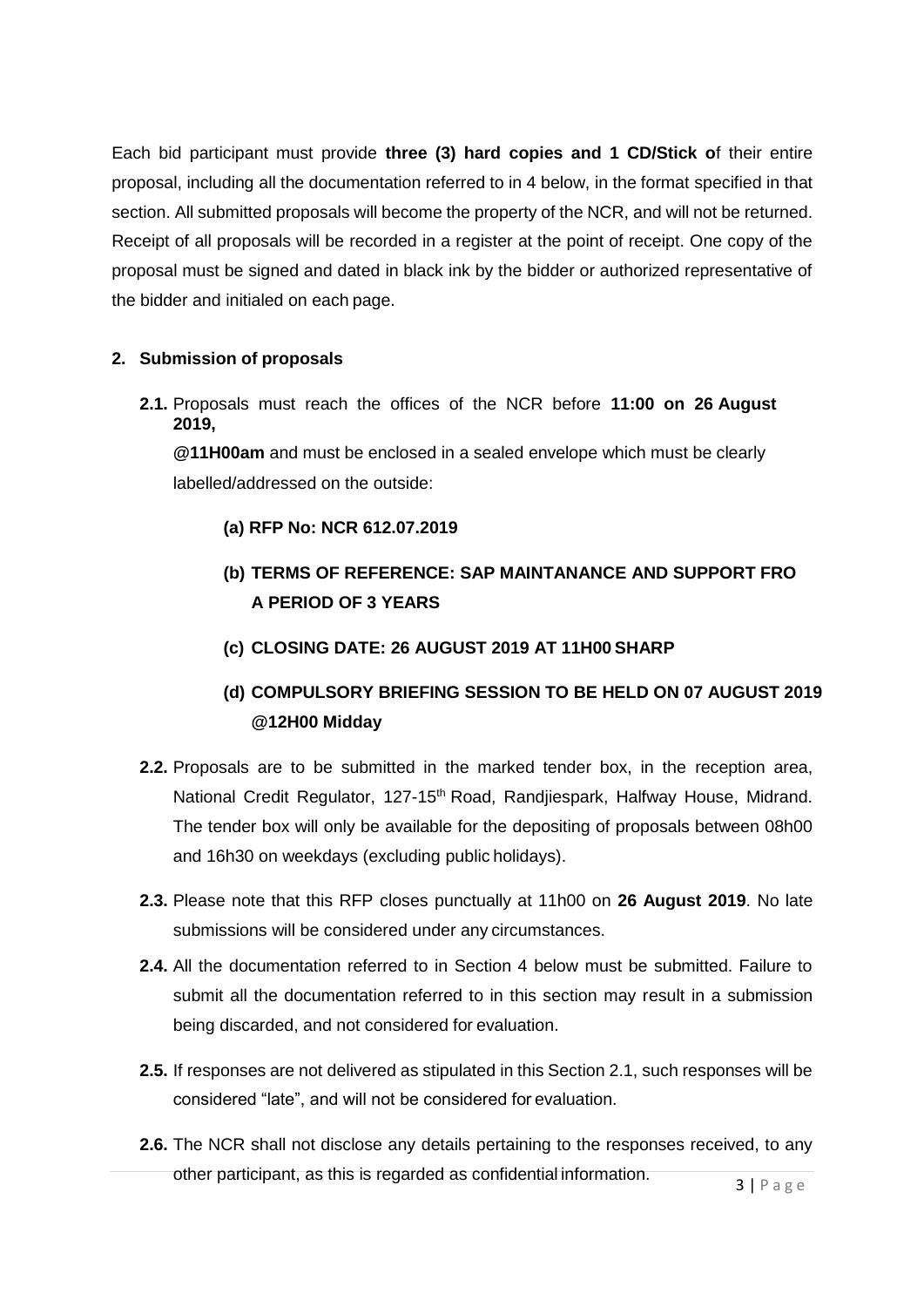- **2.7.** Envelopes must not contain documents relating to any RFP other than the one referred to in this RFP.
- **2.8.** The responses to the RFP will be opened as soon as is practical after the expiry of the time advertised for receiving them.
- **2.9.** Only the participants that are short-listed after the evaluation process will be informed of the results of the submission adjudication process.
- **2.10.** After the evaluation process is completed, the Evaluation Committee may, prior to making a final selection, draw up a shortlist of participants and require them to make a detailed presentation to the Adjudication Committee. A minimum of 2 days' notice will be given to relevant participants in advance of the presentation date.

#### **3. Timetable**

| Date       | Activity                                 |
|------------|------------------------------------------|
| 02.08.2019 | Issue tender document                    |
| 07.08.2019 | Briefing session at 12h00 mind day       |
| 26.08.2019 | Closing date at 11h00                    |
| 28.08.2019 | Evaluations - functionality criteria     |
| 02.09.2019 | Presentations by the shortlisted bidders |
| 12.09.2019 | Adjudication committee                   |
| 18.09.2019 | Appointment of a supplier                |
| 01.10.2019 | Contract start date                      |

The National Credit Regulator reserves the right to determine the structure of the process, the right to determine the number of short-listed participants, the right to withdraw from the proposal process, and the right to change this timetable at any time without notice.

## **4. Documentation to be submitted**

#### Please Note

All of the documentation described below must be submitted, with no omissions whatsoever. Where a particular form or format of documentation is stipulated, this is the only form or format in which these documents must be submitted. Failure to adhere to these requirements may result in the rejection of the entire submission.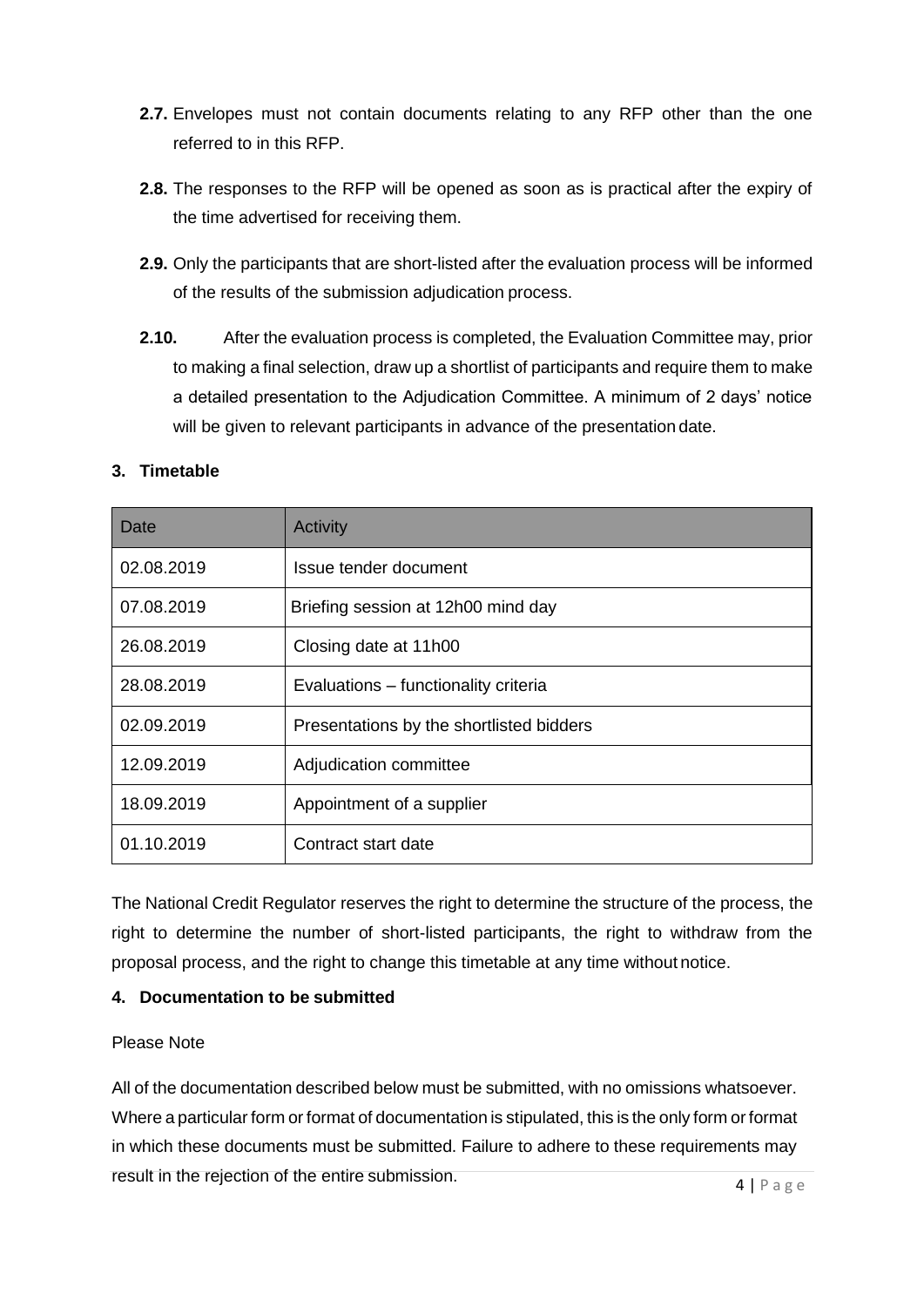All of the documentation referred to below (in Parts One – Eleven) must be submitted. For ease of reference and to facilitate the evaluation process, you are requested to clearly mark each part of the submitted documentation as it is referred to below.

#### **Table of content**

**Introductory letter** by the bidder with authorized contact person and details for this specific tender

**SBD 1 –** should be the completed and inserted after the introductory letter

#### **One – Proposal drafted in response to Terms of Reference**

Section 2 of this document below, contains the terms of reference (TOR) for the above mentioned tender. Bid participants are required to draft a proposal that will clearly indicate to the Evaluation Committee how they will fulfil the requirements as set out in the TOR.

Bid participants should include the following information when drafting their proposals:

- $\triangleright$  Proposals should make clear the relevant skills, experience and capacity of the participant, in respect of this particular TOR. This is an important evaluation criterion. Bid participants should ensure that their proposals focus on how they will address the requirements of this TOR, rather than on achievements.
- $\triangleright$  Proposals must contain the details of the proposed approach to be adopted in order to deliver the service in accordance with the TOR.
- $\triangleright$  Proposals should clearly indicate whether or not bid participants have the internal capacity to meet the requirements of the TOR.

#### **Two – Pricing Proposal- SEPERATE ENVELOPE**

**SBD 3.3** Pricing Schedule together with signed off detailed pricing on the company's letter head. They must be completed on the original and signed, all in black ink. Forms with photocopies and/or other reproductions of signatures may be rejected. Additional information may be added on a separate page if necessary.

The total price that the participant will charge to deliver services in accordance with the TOR must be clearly indicated. The pricing proposal should contain sufficient information to allow the Evaluation Committee to estimate the cost of the service, to a high degree of accuracy.

5 | P a g e Please note that a financial proposal must be submitted in a separate sealed envelope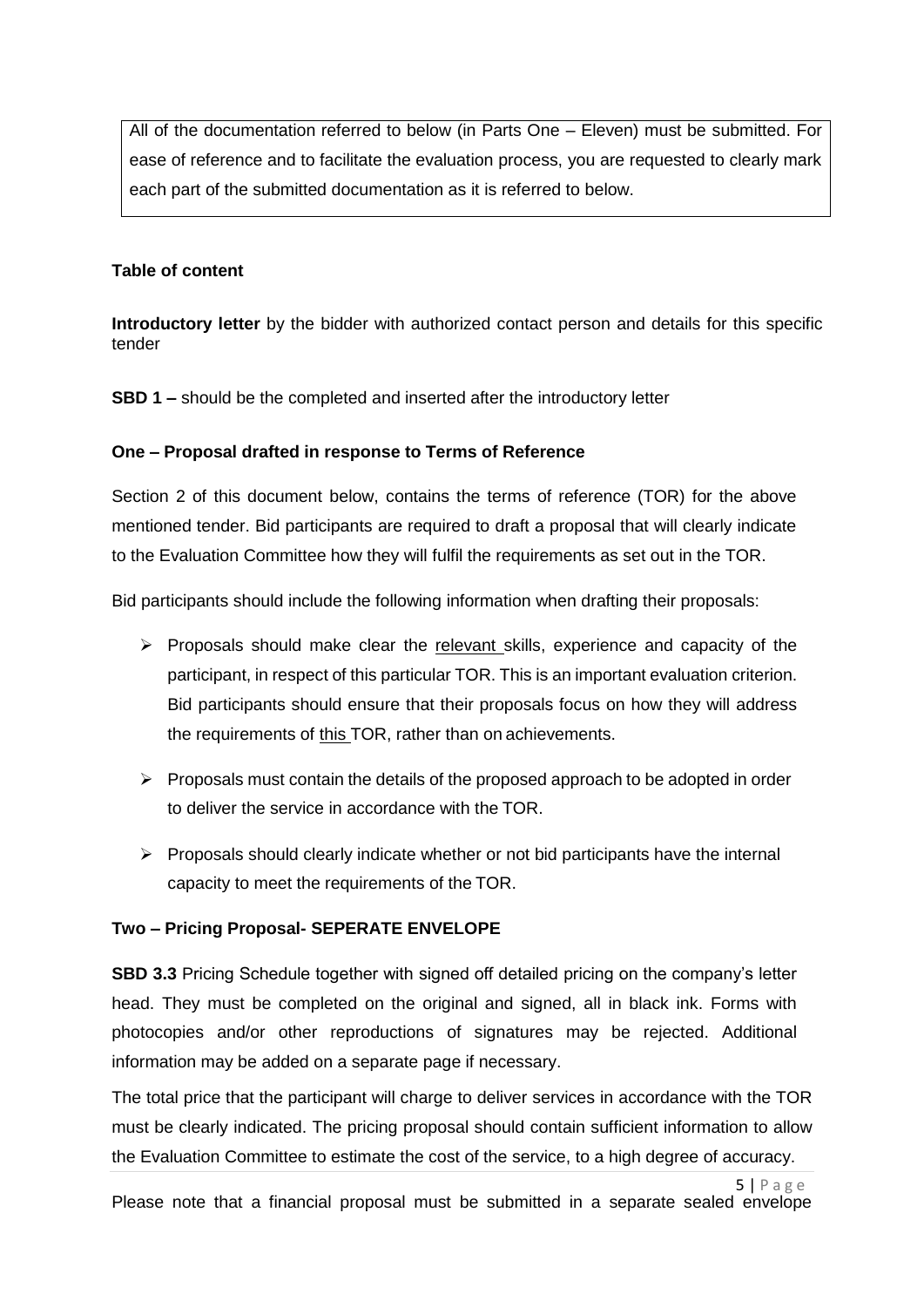together with your submission. The financial Proposal will be opened once all technical proposals have been evaluated. This appointment will be made in line with QBS. All prices provided must be inclusive of Value-Added Tax (VAT).

Please note that the prices contained in the pricing proposal are the only charges that may be levied if the participant's proposal is successful, unless explicitly agreed to in writing by the National Credit Regulator, and in terms of the General Conditions of Contract, no additional cost will be accepted after the bidding documents have been submitted and the tender closing date has expired. Any cost for additional parts and peripherals needed for the successful implementation of the project shall remain and form part of the bidding price.

## **Three – General Conditions and Procedures of the NCR**

Annexure B and B1 - General Conditions and Procedures of the NCR. Bid participants must indicate clearly that they have read this document, and have no objections to being bound by its contents. In cases where any provisions of the General Conditions and Procedures conflict with this General Information for Bidders and/or Terms of Reference, the latter will take precedence over the General Conditions of Contract.

## **Four – Contract Form: Rendering of Services**

**Annexure C** - Contract Form: Rendering of Services. This will only be completed by the successful bidder once a selection has been made by NCR. Participants do not, therefore, need to complete this form at the bidding stage but their proposals must clearly indicate that they have read this form, and have no objections to signing it as is, if selected as the successful participant.

## **Five – Tax Clearance Certificate**

Annexure D - Please complete form SBD 2. DO NOT RETYPE THESE FORMS. They must be completed on the original and signed, all in black ink. Failure to submit a valid, original tax clearance certificate issued by SARS will result in a proposal being rejected.

*A CSD print out must also be attached.*

## **Six – Preference Points Claim Form**

Please note that a **BBBEE certificate/ sworn affidavit** must also be attached to the bid Annexure E – form SBD 6.1. Bid participants must complete Sections 8 and 9 in full. DO NOT RETYPE THESE FORMS. They must be completed on the original and signed, all in black ink. Forms with photocopies and/or other reproductions of signatures may be rejected. *##*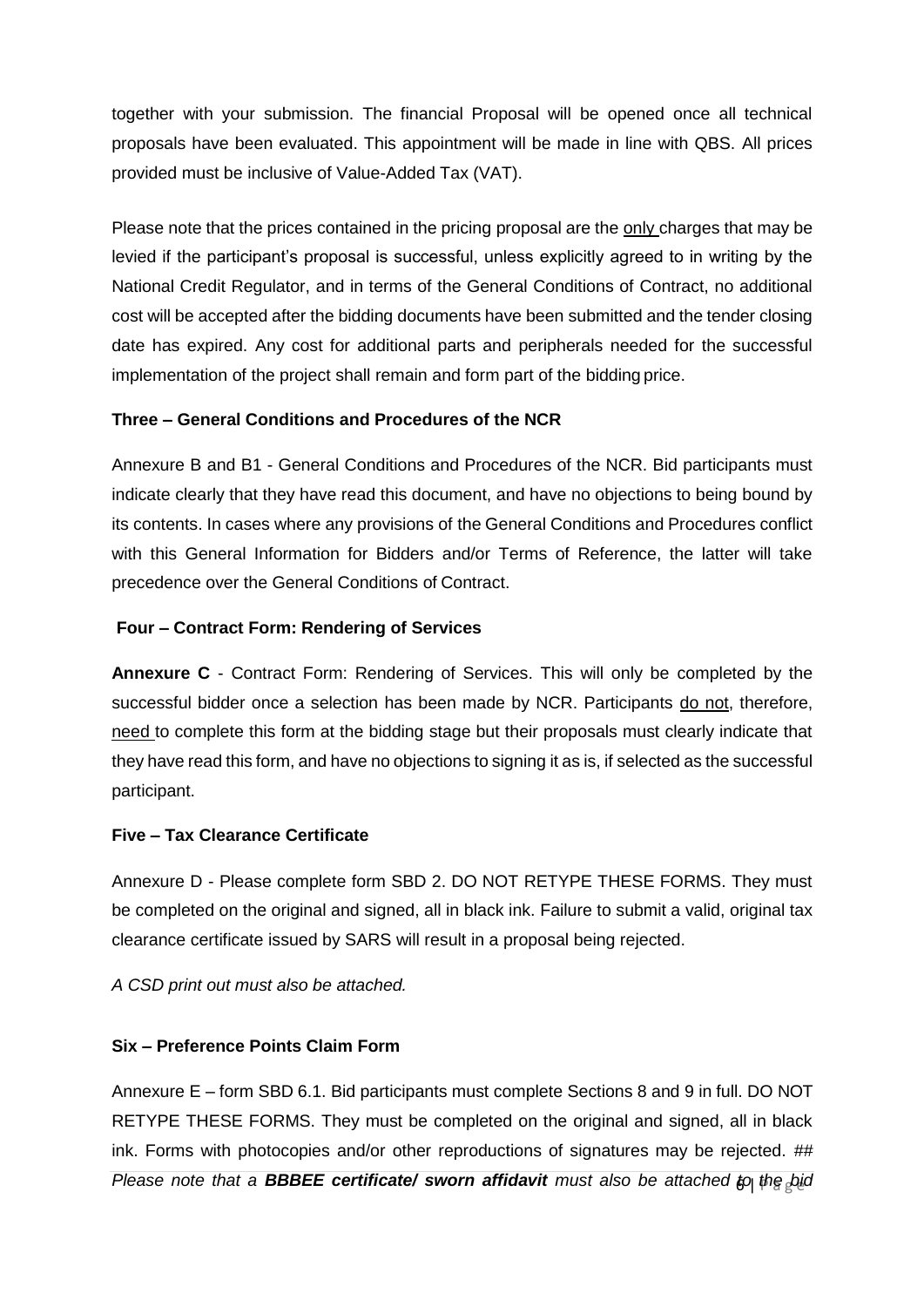*documents. None submission will result in zero scoring in this competitive bidding process*

#### **Seven – Declaration of Interest**

Annexure F – form SBD 4. DO NOT RETYPE THESE FORMS. They must be completed on the original and signed, all in black ink. Forms with photocopies and/or other reproductions of signatures may be rejected.

### **Eight – Declaration of past Supply Chain Management Practices**

Annexure G – form SBD 8. DO NOT RETYPE THESE FORMS. They must be completed on the original and signed, all in black ink. Forms with photocopies and/or other reproductions of signatures may be rejected.

#### **Nine – Non-Disclosure Agreement**

Annexure H – Non-Disclosure Agreement. Participants must indicate clearly that they have read this agreement, and have no objections to signing it, as is.

## **Ten – Certificate of Independent Bid Determination**

Annexure I – Certificate of Independent Bid Determination Participants. They must be completed on the original and signed, all in black ink. Forms with photocopies and/or other reproductions of signatures may be rejected.

## **Eleven – SLA draft version for supplier review**

Annexure K – SLA draft version for supplier review. The participants must indicate clearly that they have read this agreement, and have no objections to signing it, as is. If not objections should be outlined separately in a letter.

NB: all the SBD documents can be downloaded from our website <https://www.ncr.org.za/tenders-download/current-tenders>

## **5. Evaluation Criteria**

Proposals will be evaluated on the 80/20 preference points scoring system: that is, 80% of the points awarded will be based on price, as indicated in the table below; and 20% of the points awarded will be based on B-BBEE codes system, allocated as indicated in the tablebelow:

| B-BBEE status<br>contributor | level | of | Number of points | Price      |
|------------------------------|-------|----|------------------|------------|
|                              |       |    |                  | $7$   Page |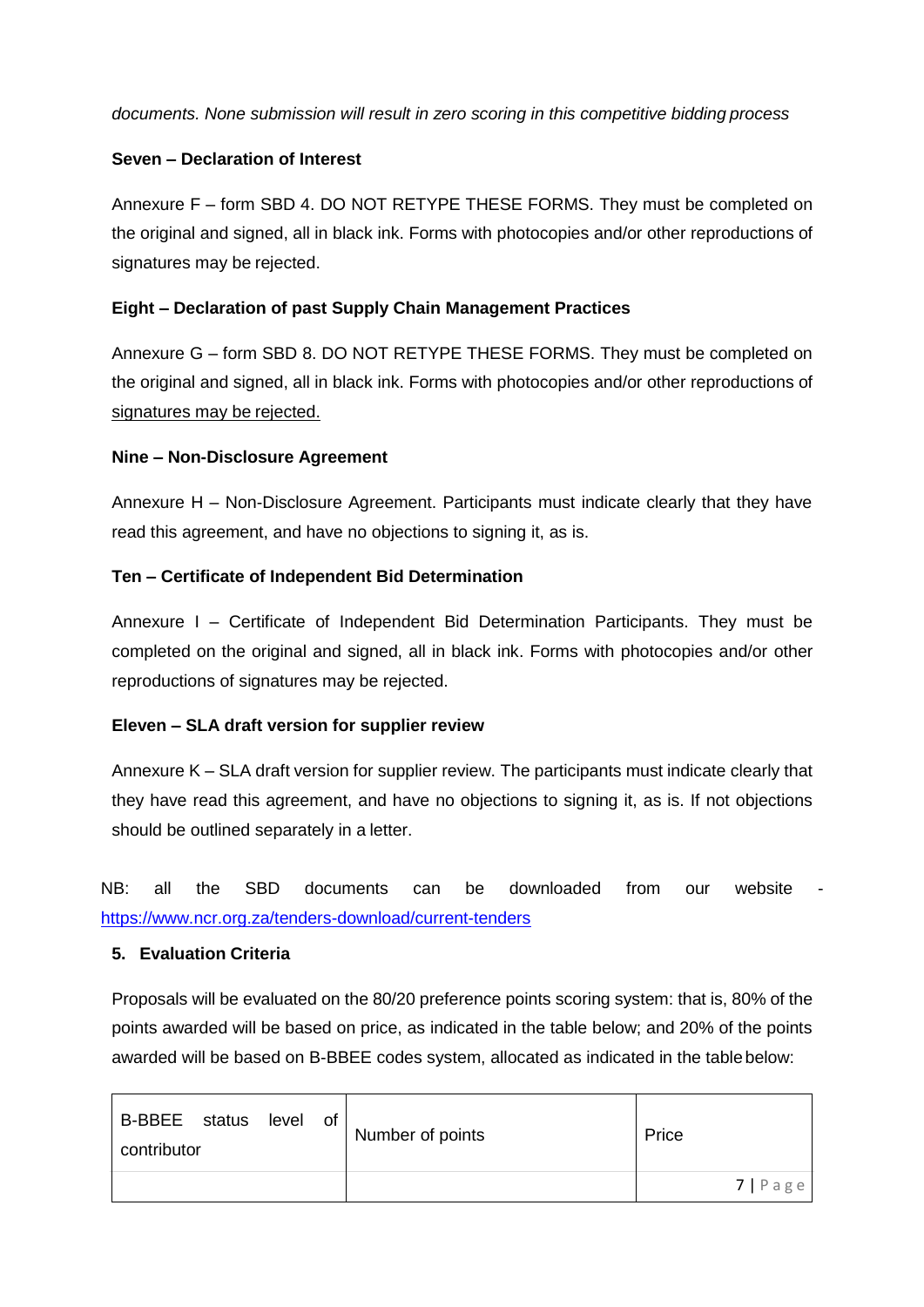| Total maximum points | n r<br>- ZU | ou |
|----------------------|-------------|----|
|                      |             |    |

Functionality will be evaluated in terms of Section 2 point 3

### **6. Conflict of interest**

Service providers are required to provide services that are professional, objective and impartial. Service providers must ensure that there is no conflict of interest between existing assignments, obligations and responsibilities to other clients and the services set out in the TOR. In the event of any uncertainty in this regard, full disclosure in the submitted proposal should be considered. Non-disclosure of a conflict of interest may be grounds for termination of any contract.

#### **7. Confidentiality agreement**

The successful service provider may have access to confidential data or information. The appointment of a successful bidder is subject to that bidder agreeing to the contents of, and signing, the NCR's standard Non-Disclosure Agreement.

#### **8. Contact details**

This no-contact policy does not apply to any information deemed to be in the public domain, or which is readily available from organs of State, which are repositories of such information. All communications and enquiries/requests for clarification relating to this proposal should be directed to [procurement@ncr.org.za.](mailto:procurement@ncr.org.za)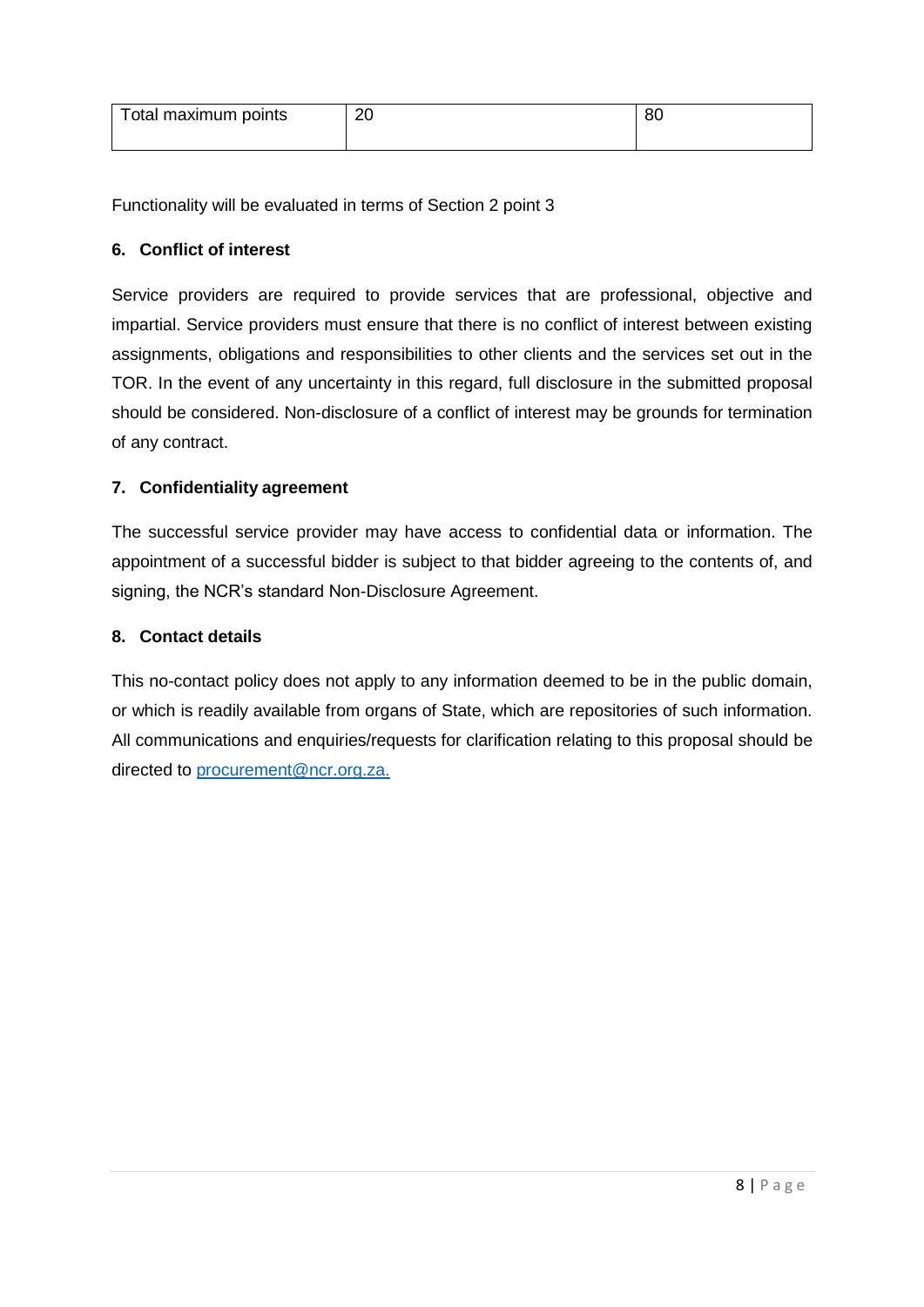## **TERMS OF REFERENCE FOR THE MAINTENANCE AND SUPPORT OF THE NCR HUMAN RESOURCES INFORMATION SYSTEM - SAP**

## **1. Introduction and Background**

The National Credit Regulator is the regulatory authority established on 01 June 2006 in terms of the National Credit Act, 2005 with the mandate to promote and advance the social and economic welfare of South Africans, promote a fair, transparent, competitive, sustainable, responsible, efficient, effective and accessible credit market and industry, and to protect consumers.

The NCR uses SAP as its Human Resources system. Staff members use Employee Self Service (ESS) and Managers and EXCO use Manager Self Service (MSS.). The human resource department are the administrators on the system.

## **2. Objective of the project**

The NCR is seeking to appoint a reputable, experienced and SAP accredited service provider for the configuration, support and maintenance of the SAP system for a period of 36 months.

| <b>SERVER</b>   | <b>DESCRIPTION</b>                                             | <b>OS VERSION</b>                                       | <b>PHYSICAL/VIRTUAL</b>                  |
|-----------------|----------------------------------------------------------------|---------------------------------------------------------|------------------------------------------|
| ncrsrv-hyphrms1 | Hyper V server<br>hosting the NCR                              | Host server: windows<br>Server 2008 R2.                 | <b>Physical Server</b>                   |
|                 | SAP Dev and QA<br>virtual machines                             | Dev server: windows<br>server 2008 R2                   | With 2 virtual<br>machines               |
|                 |                                                                | <b>QA server: windows</b><br>server 2008 R2             |                                          |
| ncrsrv-hyphrms2 | Hyper V server<br>hosting the NCR<br><b>SAP Production and</b> | Host server: windows<br>server 2012                     | <b>Physical Server</b><br>With 2 virtual |
|                 | <b>ESS Portal</b>                                              | <b>SAP Production server:</b><br>windows server 2008 R2 | machines                                 |
|                 |                                                                | <b>SAP Portal server:</b><br>windows server 2008 R2     |                                          |

## **3. SAP infrastructure**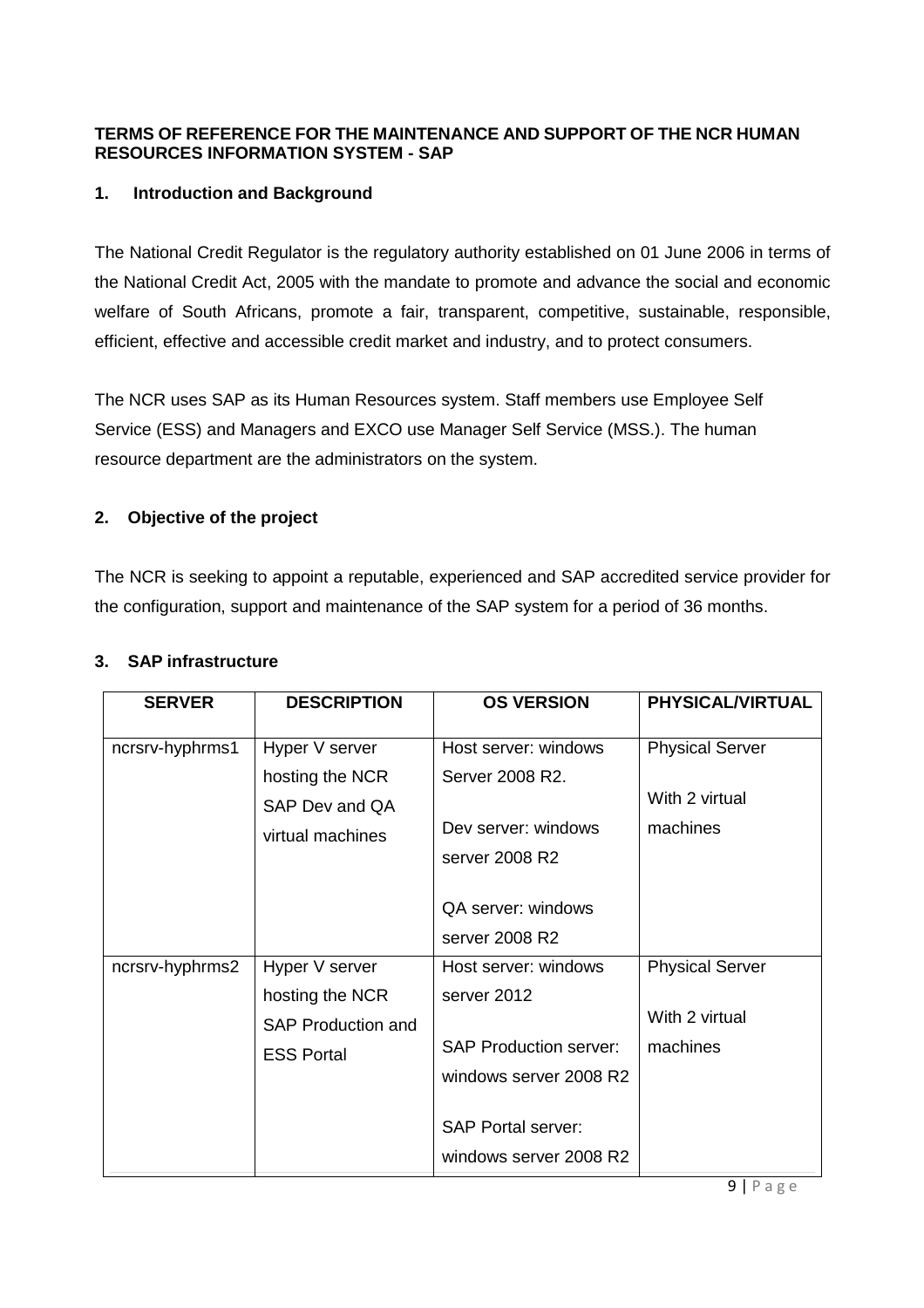## **4. Services required**

### **4.1 Scope of work**

The NCR requires the services of a reputable, experienced and SAP Accredited SAP service provider to assess the current configurations in line with the SAP system standards, to ensure optimal functionality of the system. Furthermore, the service provider is required to reconfigure based on the assessment, maintain and support the system. The support services shall include but not limited to the following:

#### **4.1.1 Assessment of the SAP system**

- a) Review and update the existing SAP blueprint
- b) Assess update the current SAP configurations
- c) Define processes for new functionality and requirements
- d) Introduction of talent management tools that support the retention and development of skills across the organization including empowerment of employees through self-service

### **4.1.2 Maintain Personnel Basic Information (Data Integrity)**

- a) Maintenance of employee master data profiles
- b) Assist with running of employee reports from SAP

#### **4.1.3 Payroll Configurations and maintenance**

- a) On-going support of payroll data and third party payments.
- b) Assist with payroll queries.
- c) Assist with running of wage type reports and exceptional reports.
- d) Assist with the running of the annual IRP5 for employees.
- e) Assist with the running of the EMP501 reconciliations and submissions E-filing.
- f) End to End Process (From Development, Quality Assurance (QA) and Production server) – Loading of Tax Tables, Annual Updates (Salary Increases, Medical Aid Increases etc.).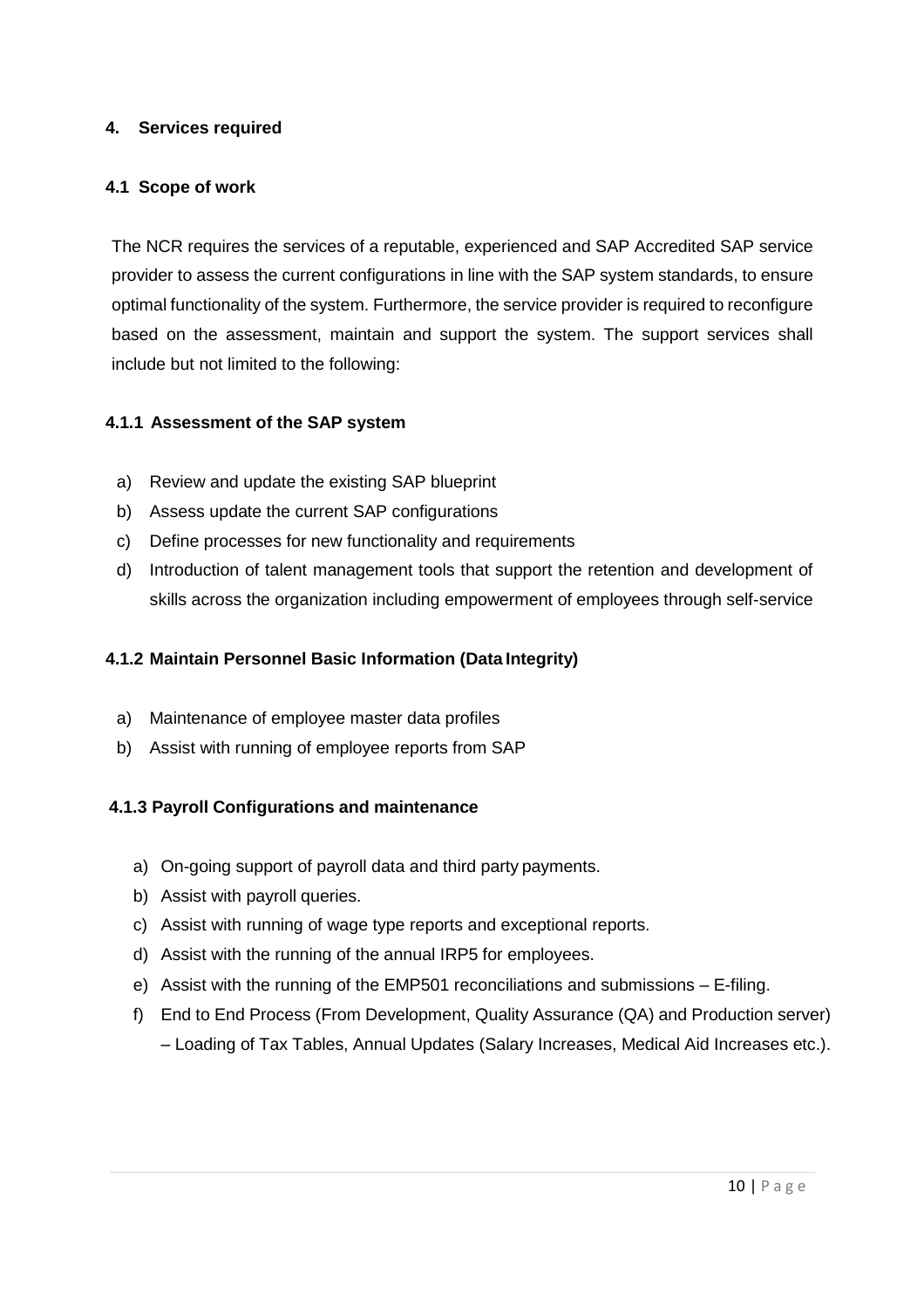## **4.1.4 Leave Configuration and administration**

- a) The successful bidder will be required to perform leave module according to NCR business rules
- b) Leave administration and maintenance of balances for all leave types.
- c) Assist with the general and exception reports on all leave types.

## **4.1.5 Employees Self Services (ESS) System**

- a) Reconfigure the ESS module
- b) Ensure that NCR employees are able to view and have access to relevant information on Employee Self Service
- c) Ensure that NCR employees are able to apply for leave on Employee Self Service/ Workflow process.
- d) Ensure that NCR management are able to process and approve leave applications on
- e) Employee Self Service, as well as viewing of pay slips.

## **4.1.6 System Maintenance and Security**

## **Under system maintenance and security, the successful bidder is required to perform the following:**

- a) Install System Patches on all environments (DEV, QA and PROD)
- b) Ensure quarterly QA and DEV refresh procedure is performed
- c) Ensure that the SAP system is secure and is aligned for the SAP Security Policy.
- d) Align the SAP security policy to the Information technology standards/procedure/policy of the NCR.
- e) Ensure daily, weekly and monthly backups are scheduled, verified and monitored.
- f) Assist with audits queries as and when required.
- g) Provide maintenance and support for all Basis functions.
- h) Provide user access control management.
- i) Assist with the SARS updates through notes.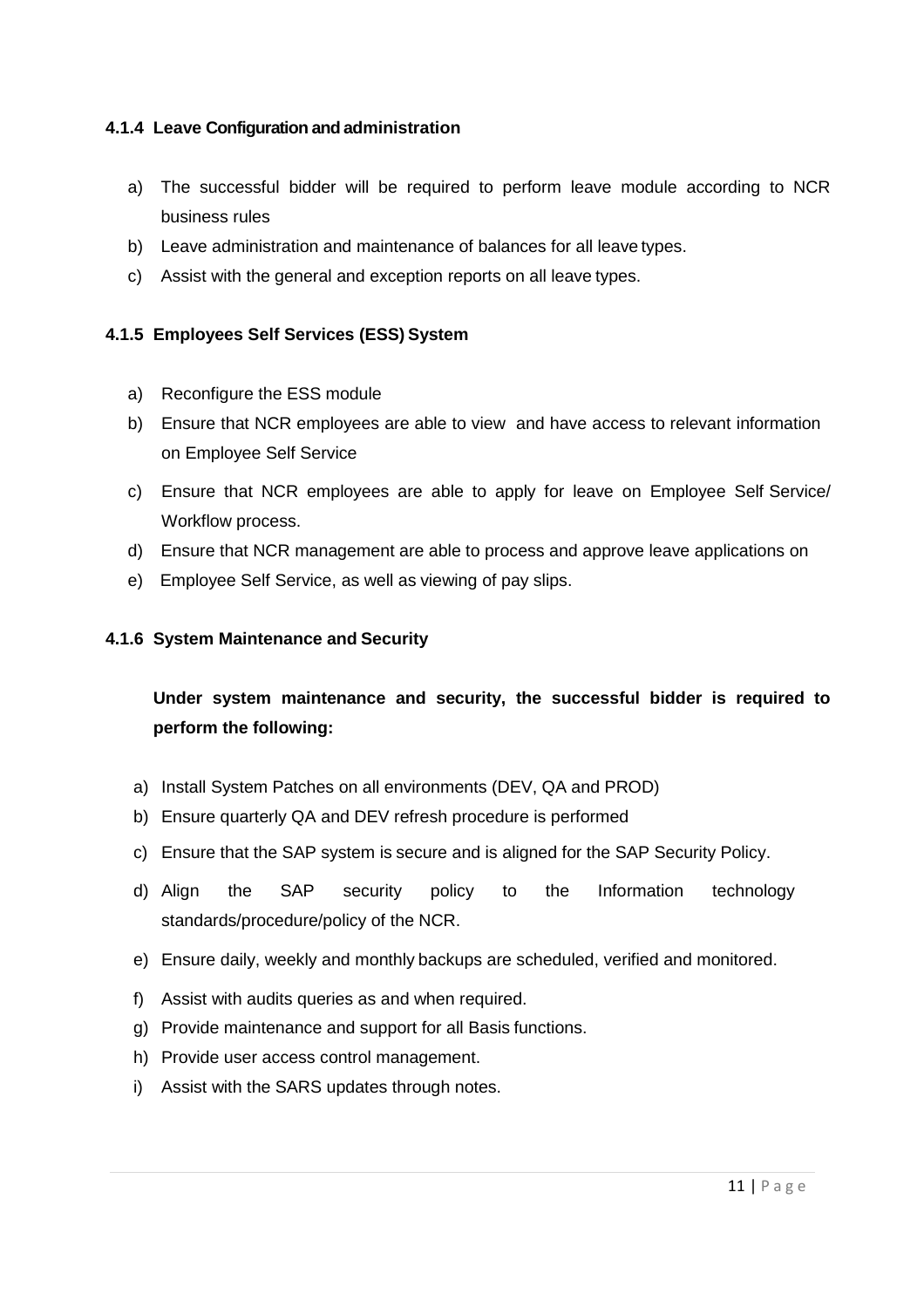## **4.1.7 Support and maintenance requirements**

All support (excluding telephonic first line support) and maintenance to be provided on-site. The NCR's business hours are from 8:00 am to 5:00 pm.

- a) Take-over plan.
- b) Basis and all IT functions (Onsite required).
- c) Ensure professional reporting, tracking of incidents, problems and resolutions as per Service Level Agreement (SLA).
- d) Document procedures, processes, to enhance internal knowledge and capacity of the NCR staff (User Manuals).
- e) Ensure attendance of monthly SLA meetings without fail.

## **4.1.8 Turn around Times**

The NCR requires a minimum of 2 to 4 hours response time on calls logged with the helpdesk of the appointed bidder and the next business day onsite support if the problem could not be resolved within 4 hours.

- a) A response time of 2 hours for urgent incidents logged.
- b) A response time of 4 hours for normal incidents logged.
- c) A response time of 24 hours for next day onsite business support

## **4.1.9 New requirements**

The appointed bidder will be expected to implement new and / or additional requirements which will better / enhance the functionality, performance and user experience of the system. The requirements will be implemented within the current scope of this bid, including pricing. Any major Change Requests, i.e. complete change of the configuration of the system must be discussed with NCR and agreed in writing before implementation. All changes to the system must be documented and approved.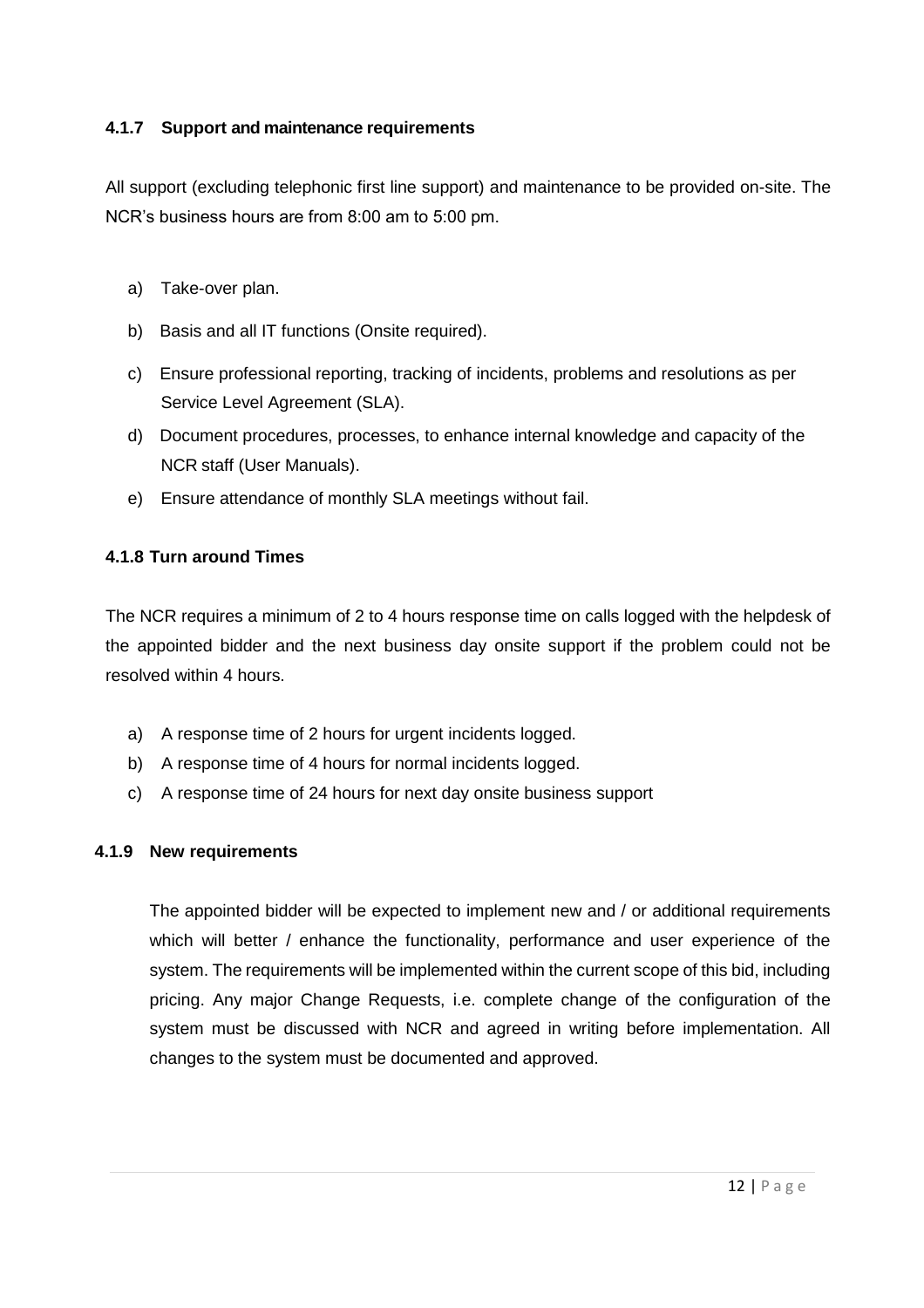#### **4.1.10 Training and skills transfer**

a) Facilitate a well-structured skills transfer programme for the super users.

#### **4.1.11 Support capacity:**

- a) Incidents or support requests to be logged on the bidder's service desk.
- b) A dedicated consultant onsite once a week for maintenance, support and any issues that may need to be resolved.

#### **4.1.12 Contract duration**

The successful bidder will be required to enter into an SLA contract with the NCR for a period of 36 months (3 years) commencing on the date of the signature of the contract for maintenance and support of the system.

#### **4.1.13 Performance measurement**

### **The successful bidder will be measured against the following:**

- a) Successful configuration of the SAP system.
- b) Quality of support received by the user departments.
- c) Ability to meet agreed upon timelines on logged incidents.
- d) Ability to resolve technical queries timeously.
- e) Appointed account manager and effective management of the account.
- f) Well documented processes and procedures Systems documentation and training manuals for SAP Users.
- g) Sufficient monthly reporting and tracking of incidents with measurement of SLA agreement (schedule, attend and review of performance against the SLA/contract).
- h) Effective enablement of NCR staff to enhance internal knowledge and capability.

#### **5. Mandatory Requirements**

- a) The bidder must provide a proposal to render the services.
- b) The bidder must be a SAP certified partner and attach proof thereof.
- c) The bidder must be SAP ECC6 certified and attach proof thereof.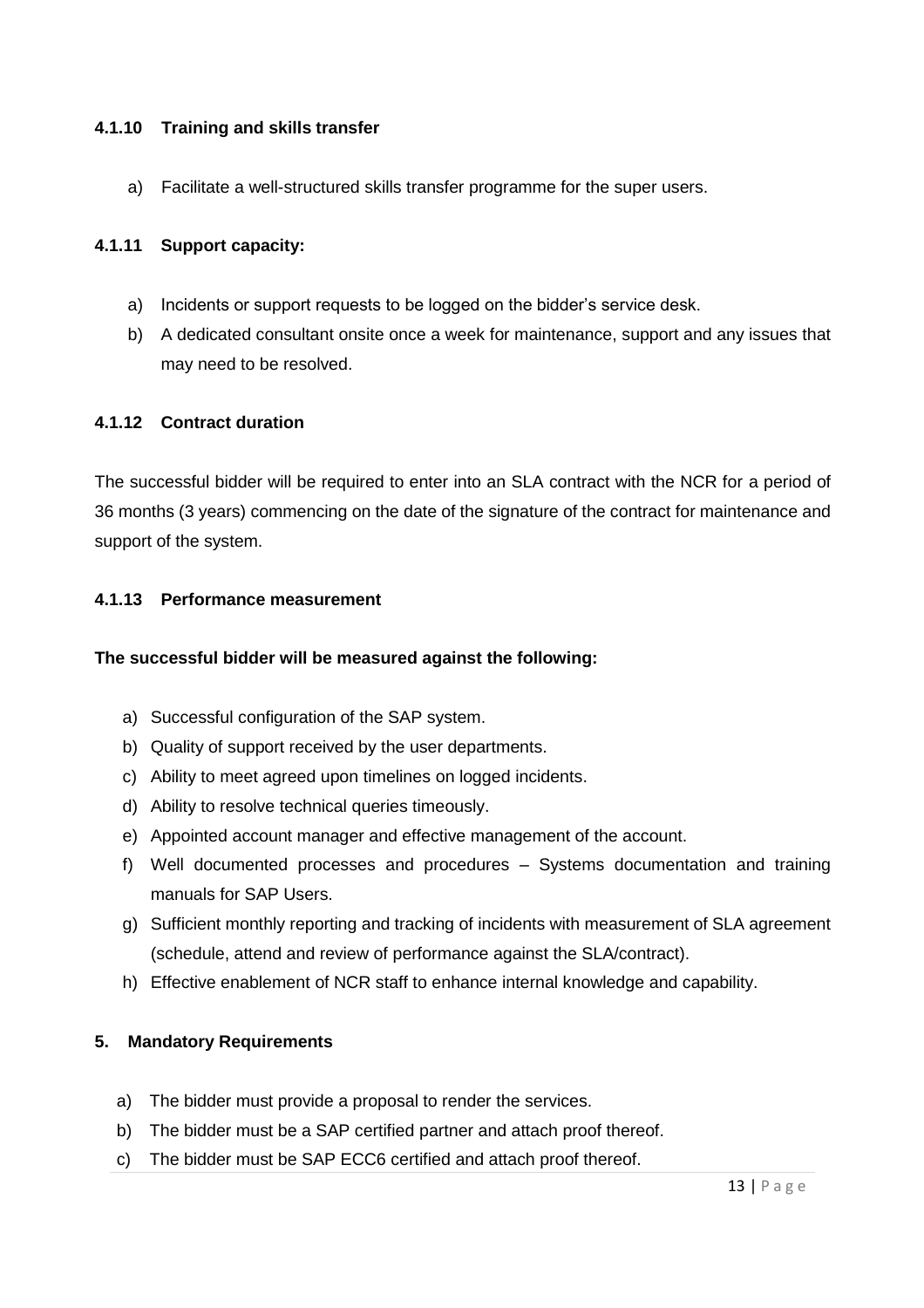- d) The bidder must submit CV's and qualifications of the resources that will be used in the project with clear indication of their specialization.
- e) The bidder gives an undertaking to support all NCR SAP ERP modules.

## **6. Functional evaluation criteria**

| <b>DESCRIPTION</b>                                                                                                                                                                                                                                               | <b>WEIGHT</b> |
|------------------------------------------------------------------------------------------------------------------------------------------------------------------------------------------------------------------------------------------------------------------|---------------|
| 1. Accreditation and experience                                                                                                                                                                                                                                  |               |
| a) Bidders should be in an Information technology and application support<br>industry and have the track record, expertise and seven (7) years'<br>experience in HRIS development/Human<br>minimum<br>Capital<br>Management, maintenance and functional support. | 15            |
| Experience less the seven years $= 1$<br>Experience equal seven years = 3<br>Experience more than seven years $= 4$                                                                                                                                              |               |
| b) The bidder must be accredited by SAP South Africa (Pty) Ltd and must<br>provide the certification of accreditation within the proposal.                                                                                                                       |               |
| Accreditation not provided =1<br>Accreditation provided $= 3$                                                                                                                                                                                                    |               |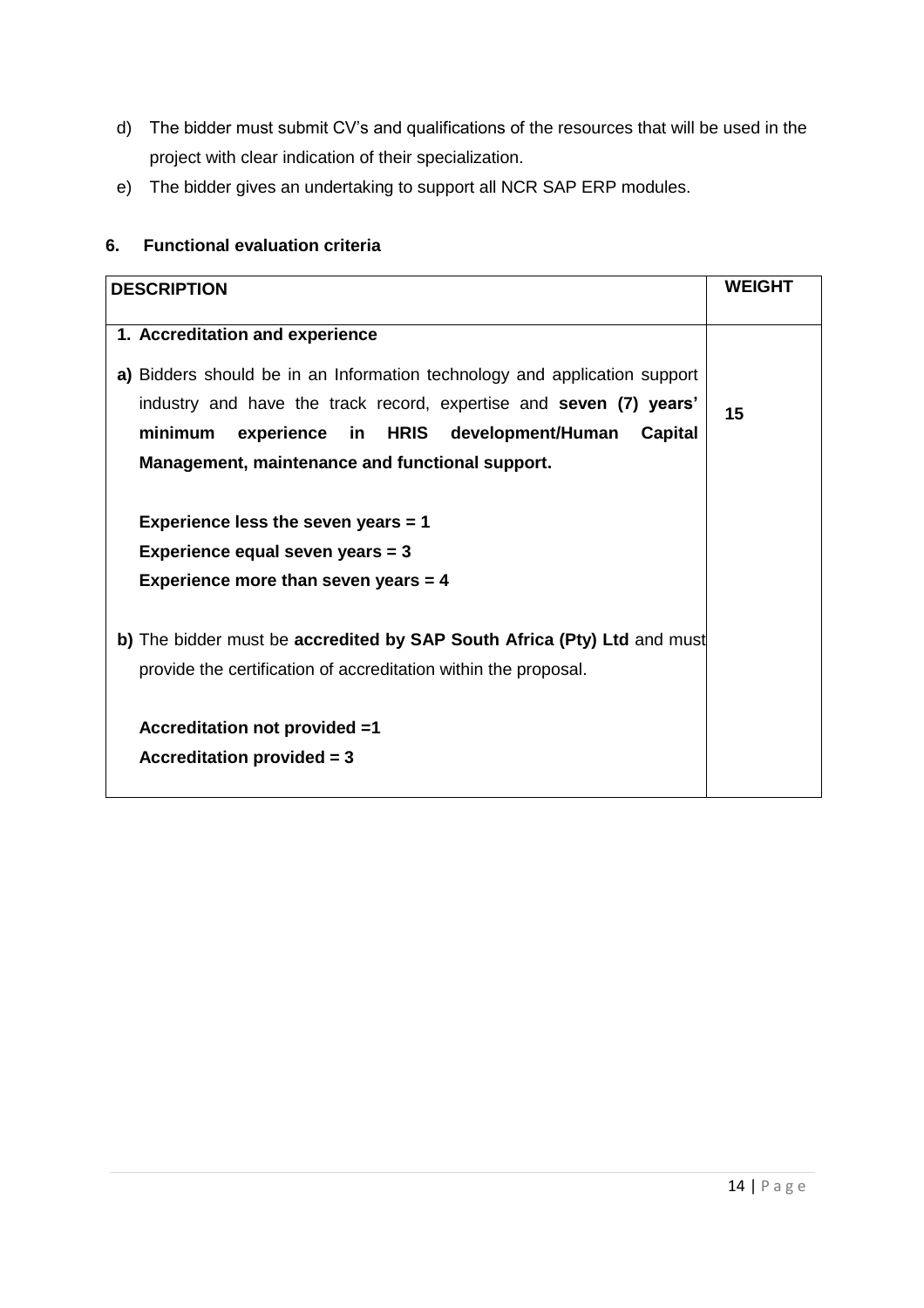| 2. Infrastructure support, maintenance, continual service improvement<br>and further development |                                                                                                                                                                                                                                                                                                                                                                                                                                                              |    |  |
|--------------------------------------------------------------------------------------------------|--------------------------------------------------------------------------------------------------------------------------------------------------------------------------------------------------------------------------------------------------------------------------------------------------------------------------------------------------------------------------------------------------------------------------------------------------------------|----|--|
| a)                                                                                               | Describe how you would ensure that the HRIS remains aligned<br>to the SLA for the duration of the project and contract                                                                                                                                                                                                                                                                                                                                       |    |  |
|                                                                                                  | Bidders are required to provide a project plan showing the<br>$\bullet$<br>proposed methodology, project resources time lines and<br>milestones for the project.<br>Understanding of the End to End Human Capital<br>$\bullet$                                                                                                                                                                                                                               | 15 |  |
|                                                                                                  | Management/Payroll Module.                                                                                                                                                                                                                                                                                                                                                                                                                                   |    |  |
|                                                                                                  | b) Describe how you would endeavor to improve HRIS services over time<br>to:<br>Reduce risks and improve compliance<br>i.<br>• Bidders must produce a step by step workflow (Payroll Input to<br>Payment).<br>• Bidders must be able to reconcile the EMP201/EMP01 process<br>E-filing.<br>ii.<br>Better support the organization's operations :<br>• Bidders should be able to produce a successful support plan that<br>was designed for previous clients. |    |  |
| 3.                                                                                               | User, operation, application support                                                                                                                                                                                                                                                                                                                                                                                                                         |    |  |
|                                                                                                  | System patches and updates required for the functionality of the system<br>Reports related to system patches and updates.<br>Describe your proactive maintenance activities.<br>Describe your service level management process. (How does the client log<br>a calls, who is responsible for attending the calls? (This may be related to<br>the turnaround Time).                                                                                            |    |  |
|                                                                                                  | Pre-Production testing                                                                                                                                                                                                                                                                                                                                                                                                                                       |    |  |
|                                                                                                  | User Acceptance Testing report and Simulations where necessary.                                                                                                                                                                                                                                                                                                                                                                                              |    |  |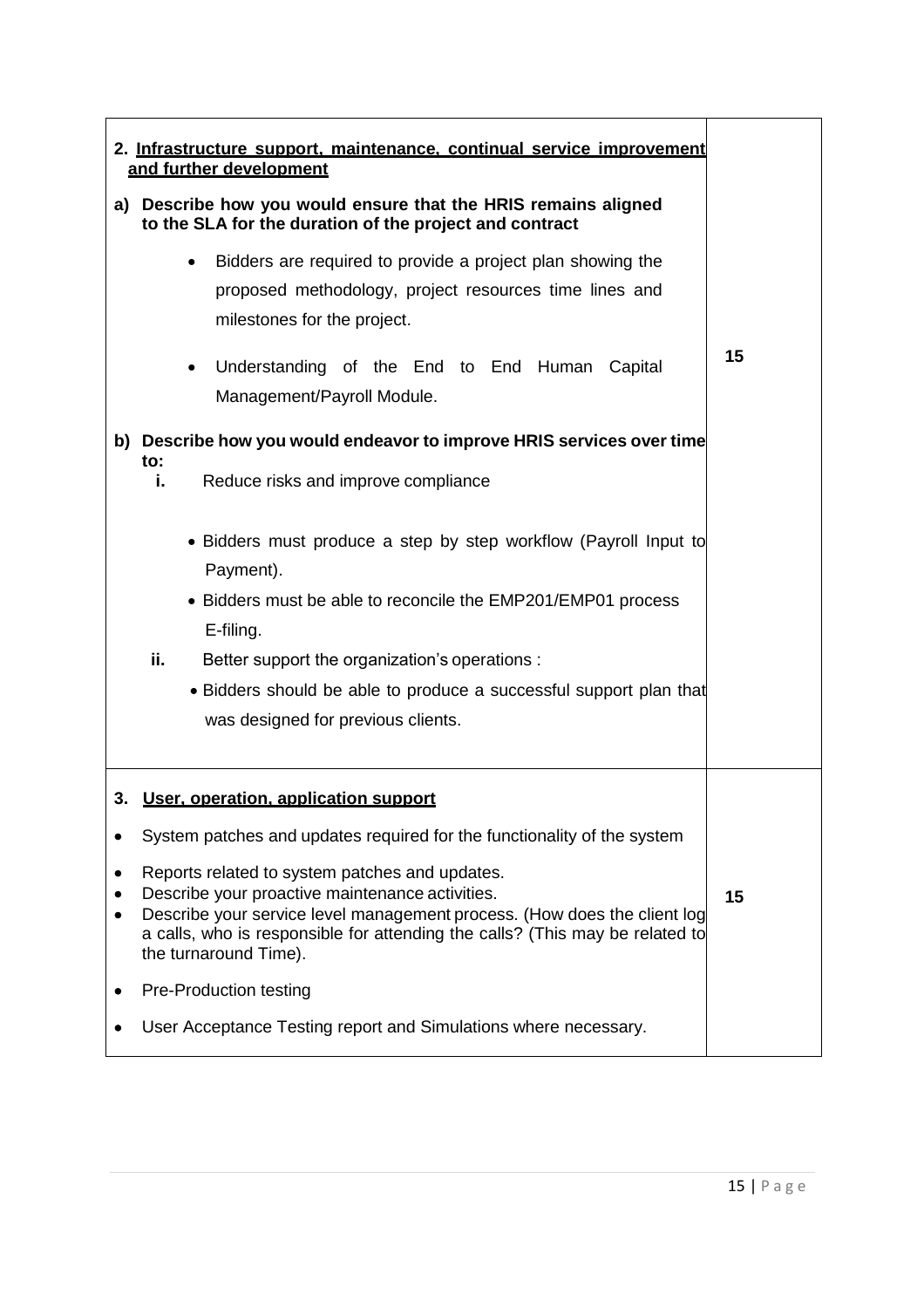| 4. Skills and experience                                                                                                                                  |    |
|-----------------------------------------------------------------------------------------------------------------------------------------------------------|----|
| Proposals should make clear the relevant skills, experience, in respect of this                                                                           |    |
| particular TOR and proposed team to work on this project with brief CV's                                                                                  |    |
| and ID copies must be submitted.                                                                                                                          |    |
|                                                                                                                                                           | 25 |
| Skills and experience in each area - The minimum experience is 10 years<br>a)                                                                             |    |
| SAP Experience.                                                                                                                                           |    |
| Experience in the technical areas defined by the scope - Back end<br>b)                                                                                   |    |
| configuration. SAP specialist accreditation.                                                                                                              |    |
| Years of experience (brief CV's should be attached).<br>c)                                                                                                |    |
|                                                                                                                                                           |    |
| <b>Detailed Project Plan and Work Plan</b><br>5.                                                                                                          |    |
| The Bidder must develop a comprehensive and detailed approach and<br>strategy for the support and maintenance of the SAP ERP system for NCR<br>including: | 10 |
| a) The bidder must submit a project plan, showing tasks, timelines and                                                                                    |    |
| other relevant factors pertaining to the provision of the services.                                                                                       |    |
| b) Provide a detailed work plan how to take over the current services                                                                                     |    |
| without affecting operations. . The project plan should ensure improved                                                                                   |    |
| efficiency in previous clients.                                                                                                                           |    |
| 6. References                                                                                                                                             |    |
| Bidders should submit copies of reference letters from at least three<br>a)                                                                               |    |
| (3) clients each for which similar work was conducted in the last (3)                                                                                     | 10 |
| years                                                                                                                                                     |    |
| b) Reference letters must have contact details and be contactable.                                                                                        |    |
|                                                                                                                                                           |    |
|                                                                                                                                                           |    |
|                                                                                                                                                           |    |
|                                                                                                                                                           |    |